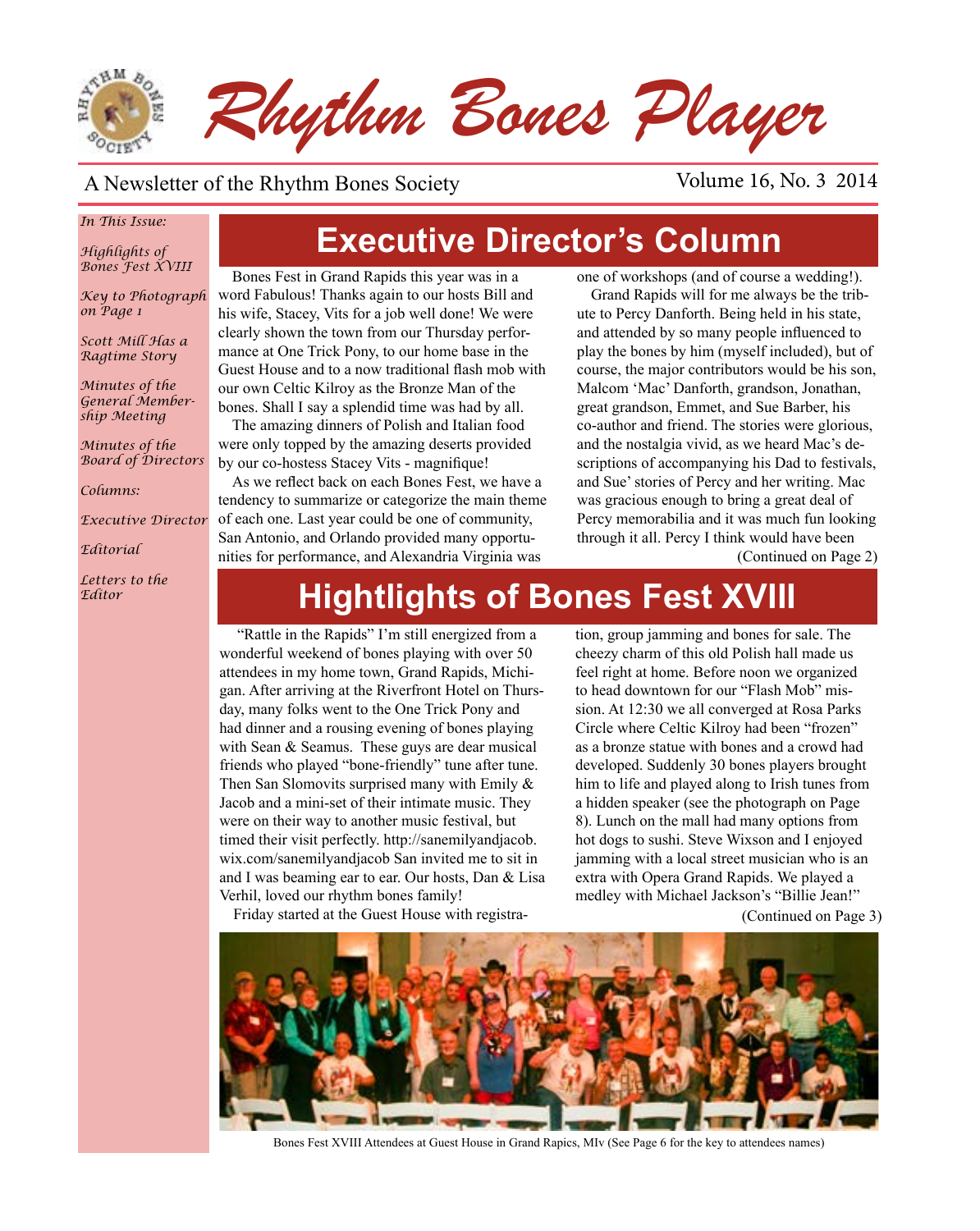### **Editorial**

As is my practice when I fly home from a Bones Fest, I write part of my Editorial in the air. I echo the appreciation of BFXVIII attendees to Bill Vits and his lovely wife, Stacey, for another memorable Fest, and I make special note of how smoothly everything went. The highlights article starts on Page 1, and has more pages in color than previous highlight issues.

Part of Bill's plan for the program was Remembering Percy Danforth and his contributions to rhythm bones. To help with that were Sue Barbers who in collaboration with Percy wrote a history of rhythm bones that is on our website (click the Resources Tab and then the History Tab) and an instruction booklet that to Sue's great surprise is still being sold some 35 years later.

Also present was Percy's son, Mac, member and grandson, Jonathan and great-grandson, Emmett. After the session, Mac presented Jonathan with two boxes of Percy's memorabilia with more to come. Many had assumed that this had gone to the University of Michigan. The session was videoed and highlights will soon appear on our website.

Also in the works is a major project to capture Percy's rhythm bones contributions for future historians. In 2000, RBS profiled Percy in the second issue of the Rhythm Bones Player newsletter. Jonathan wants to write a follow on article using all of the information now available about Percy. So that people can see Percy in action, Lark in the Morning has given us permission to use parts of Percy's instructional video and Tom Spence gave us a video of Percy from the 1983 Old Songs Festival.

Due to the success of the flash mod that Steve Brown had at BFXVII, Bill Vits scheduled another for his Fest. It was on a raised knoll and much easier to video. As soon as possible I will edit the video and upload it to YouTube. Then I will email everyone in our database and request they forward the YouTube link to everyone they know and hope that the video goes viral and the world learns about us. An important reason why it could go viral is Celtic Kilroy who as a

bronze stature started it off. It was great!

Most of the photographs and video shot at Bones Fests and used on our website and in our newsletter comes from me, but mostly from Mary Lee Sweet. Next time you see her, give her a thank you hug!

### **Letters to the Editor**

I was most pleased to read and see the BFXVIII highlights on our website and see you had 50 or so in attendance. Good job. I seldom play anymore as I had a problem in my right arm that makes it difficult. Still enjoy listening and carry on. It was good to see some familiar people as well. *Bob Waddell*

Hey, look what I found: Storytelling helps celebrate Scott Joplin Ragtime Festival. http://www.monett-times.com/ story/2098819.html. This year's festival represented a concentrated approach, with 45 contracted performers...the only percussion player this year was me, a bones player who offered a symposium on the ancient craft. *Scott Miller*

[Tim Reilly missed Bones Fest XVIII and here is why.] I am hoping to put in a little blurb about the 38th voyage of the Charles W Morgan in the next newsletter. I wore many hats during the voyage as a rigger who worked to rebuild the ship and make her sea worthy, as a sailor who represented the seaport staff as foreman on 5 legs of her 38th voyage, as interpretative staff, and as the only bones player on the ship. I made a set of bones while underway to ports such as Newport, New Bedford, and Stelwagen Banks. I met Jonathan Danforth during my New Bedford stint. *Tim Reilly*

I've restored a cat playing bones image and transformed it into a large print. Folks who have no connection to rhythm bones have bought copies, so I thought I should take it right to the heart of the instrument! Please have a look, and if it pleases you perhaps a link to it is a newsworthy item. All the best! https:// www.etsy.com/listing/173471515/antique-cat-print-formal-cat-in-white. *Todd Kimmell*

#### *Rhythm Bones Player*

Rhythm Bones Society Volume 16, No 3 Third Quarter 2014 ISSN: 1545-1380

Editor Steve Wixson wixson@epbfi.com

Executive Director Stephen Brown bones@crystal-mtn.com

Web Site Coordinator Steve Wixson webmaster@rhythmbones.com

Board of Directors Steve Brown, Executive Director Skeffington Flynn Sharon Mescher Tim Reilly Bill Vits, Assistant Director Steve Wixson, Secretary/Treasurer Kenny Wolin

 The Rhythm Bones Player is published quarterly by the Rhythm Bones Society. Nonmember subscriptions are \$10 for one year; RBS members receive the Player as part of their dues.

 The Rhythm Bones Players welcomes letters to the Editor and article on any aspect of bones playing. All material submitted for consideration is subject to editing and condensation.

Rhythm Bones Central web site: rhythmbones.org

#### (Continued from Page 1)

proud to see an organization of bones players, and to know how much he meant to us all!

One last thing, a hearty congratulations to Sky Bartlett and Jesse Weinstein who were married the week after Bones Fest, and still managed to attend this year! They met at Bones Fest in Alexandria Virginia, and are the second marriage we can claim to have come out of Bones Fest! Woo Hoo! *Steve Brown*

### **Website Update**

The RBS website updates for July and August were highlights from BFXVII. The September update had Bill Vits' highlight article with a photograph of the Flash Mob plus overall video highlights from BFXVIII. During the next several months the videos will include the Remembering Percy session and workshops and individual performances.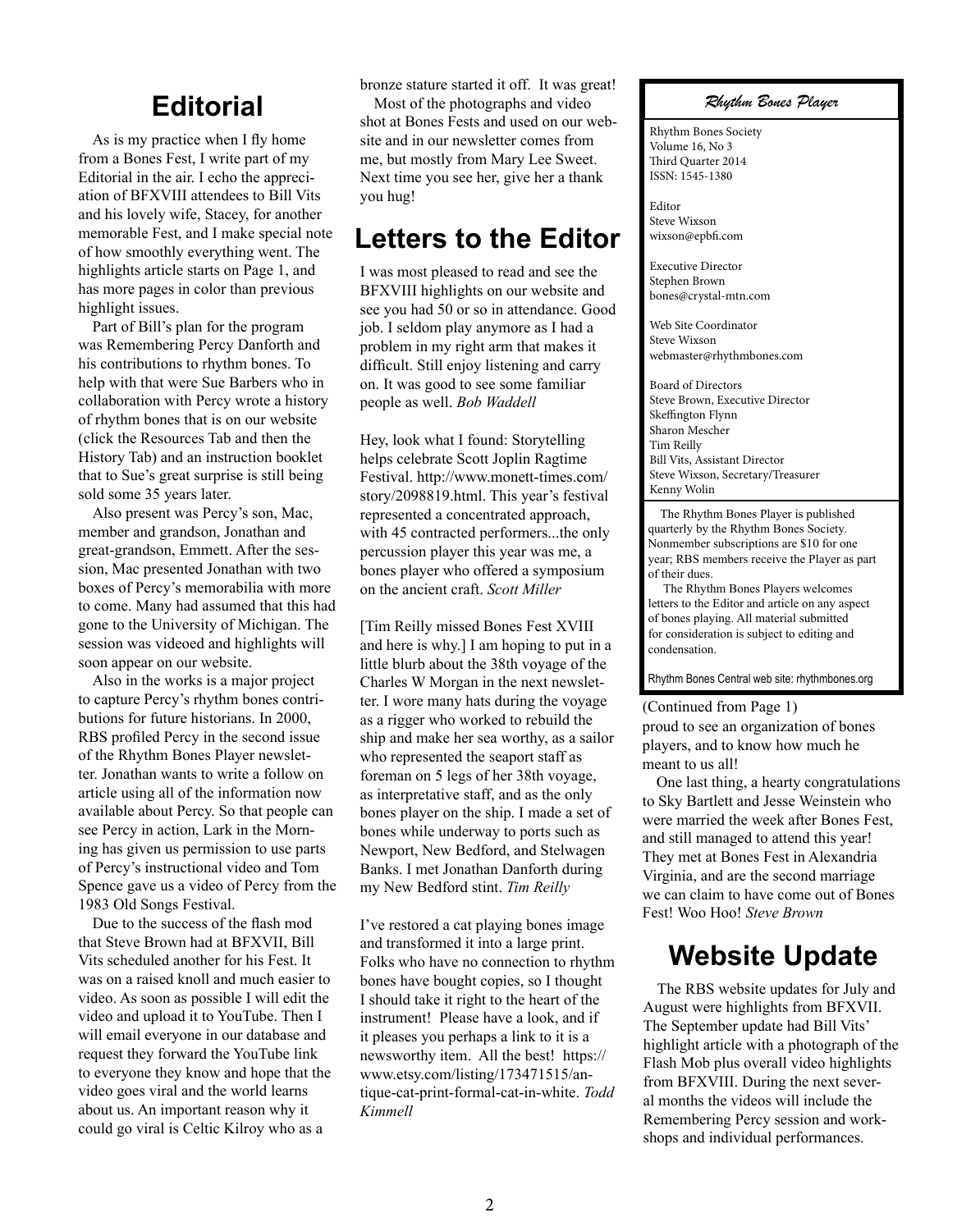#### (Continued from Page 1)



After lunch we were back to the Guest House for Stephen Brown's clinic on beginning bones. With his logical and relaxed approach several newbies were playing in no time. Teaching bones requires patience, humor and physical contact and Stephen has the magic.



I did a clinic on rudimental bones and covered flams, paradiddles, doubles as they can work into our bones playing. I enjoy playing the bones at a small drumset which adds lots of possibilities.



This Bones Fest was a tribute to Percy Danforth and we were blessed to have his son, grandson and great grandson in attendance. Another special guest was Sue Barber, who wrote and documented much of Percy's rhythm bone history. Discussion and stories were lively and all agreed Percy would be thrilled to see our organization. Malcolm (Mac) Danforth brought an inherited treasure box of his father's memorabilia of clippings, pictures, drawings and awards that Percy



had received. He gave it to Jonathon who quickly selected a few significant items and arranged a table display.



We all found something in that box that excited or touched our hearts. One article quoted Fran, Percy's wife saying, "Percy is a musician like a bird is...but I'm a trained musician."

A Polish dinner followed with Kielbasa, pierogies, sauerkraut and my wife Stacey's desserts. After that meal we still had energy to all get up and perform as a rehearsal for our Saturday night show.



Jay Round & Tom Devries supplied hammered dulcimer, bass and guitar for live music while Jay ran sound and coordinated CD's, iphones, tablets and anything with a output. For the Saturday night show we had 26 acts to coordinate.

Saturday found some second day registrants and folks jammed while we snuck in a Board Meeting.



Randy Seppala & Stephen Brown were selling beautiful bones of all types between teaching and giving tips.

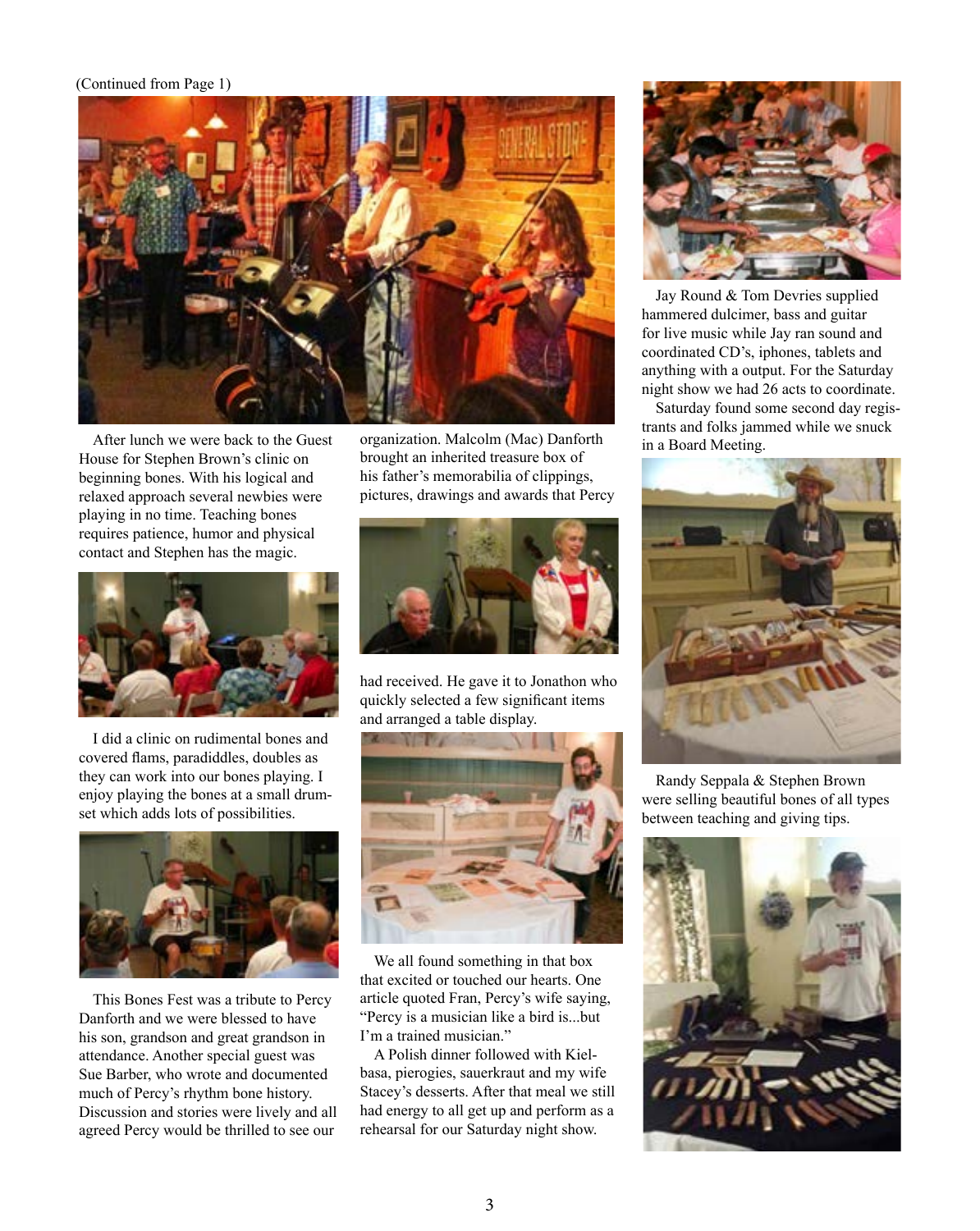At lunch time, 90 year old Lew Guernsey from Ionia arrived in a BMW convertible. Lew knew Percy and even made a set of bones on his machinery. He shared his wonderful collection of bones with me and even gave me a set of noisemaker "cheater bones". He had never seen such a congregation of players!

Saturday saw clinics by Skeffington Flynn on Bones History and Beginning Bones. Skeff is doing great things for the RBS, including a brochure that is now available to promote the bones.

Spike Bones got the crowd loose by circling the players and encouraging participation.



Celtic Kilroy gave great tips on harmonica & bones while busking. His multi/instrument energy was infectious.



A quick membership meeting featured lowering our dues from \$25 to \$20.

Saturday's dinner had more great food (homemade lasagna & chicken) while Stacey made more delicious desserts.

Before you knew it it was almost showtime and folks wandered in not really knowing what to expect. After doing three radio and a TV promotion we had good turnout of interested listeners.

The show was fast paced and the variety of styles and techniques was astounding. All the regulars performed, but I must mention a few others. The next generation of bones players were Anika & Joseph Kooi who played the bones AND tap danced!



Jack Frost cracked me up when he played a gallop rhythm and pretended to 'whip the horse.' Kathy Whisler sang and played with a wonderful voice (she's a lawyer). Jeremy Brown, the "Superman of the Bones," closed the first half with a crowd pleasing performance to 'Happy' which caused big smiles all around.

The second half featured the Mescher family, Mary Lee & Frank Sweet and more veterans of previous Fests.

Gerard Arseneault brought out the smiles and Sky Bartlett blew the roof as he looked like Bruce Lee with rhythm bones. Celtic Kilroy showed his musical versatility, Steve Wixson jammed with Jay on upright bass and Spike Bones put on a mini-minstrel show. The grand finale was our conga line with all participants on their feet.

After the show, tear down & clean up we celebrated back at the "Danforth Suite" and said our good byes at brunch the next morning. The RBS is healthy, happy and teaching new people to play the bones. Thank you to all who traveled to GR and trusted me to host Bones Fest XVIII! *Bill Vits*



Mary Lee and Frank Sweet



Gerard Arseneault



The Mescher Tradition; Sharon and Jerry Mescher and Bernie Worrell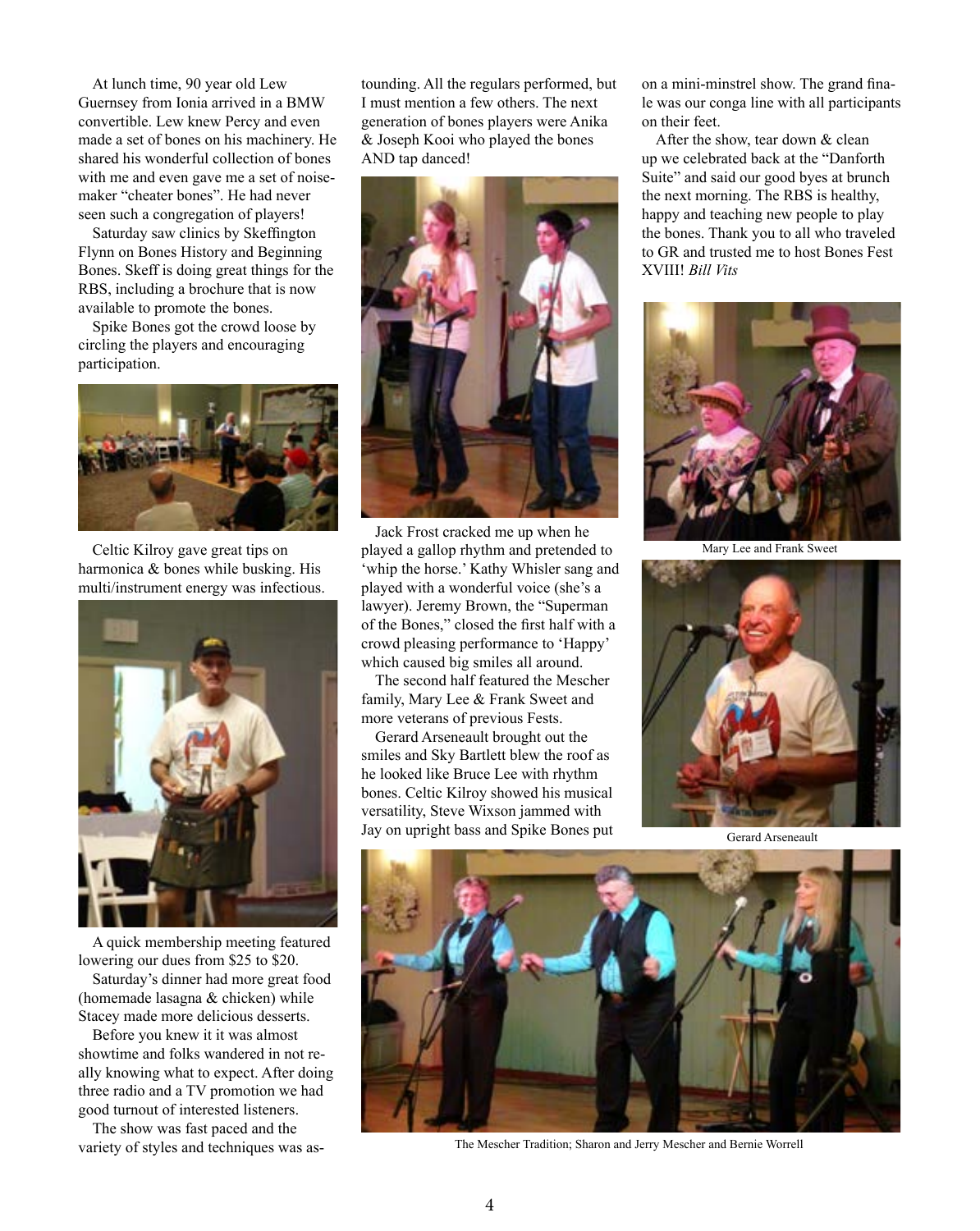![](_page_4_Picture_0.jpeg)

Sky Barlett and Ernie Duffy performing a move they learned from the late Shorty Boulet. They are accompanied by Tom Devries on guitar and Jay Round on hammered dulcimer.

![](_page_4_Picture_2.jpeg)

Michael Ballard

![](_page_4_Picture_4.jpeg)

Skeff Flynn

![](_page_4_Picture_6.jpeg)

Kathy Whilser

![](_page_4_Picture_8.jpeg)

Blue Hammond

![](_page_4_Picture_10.jpeg)

Ernie Duffy teaching Kate Barfield

![](_page_4_Picture_12.jpeg)

Jack Frost

![](_page_4_Picture_14.jpeg)

Jessye Weinstein and Sky Bartlett met at a Bones Fest and were married a week later

![](_page_4_Picture_16.jpeg)

Stan Von Hagen

![](_page_4_Picture_18.jpeg)

Gerry Hines

![](_page_4_Picture_20.jpeg)

Steve Wixson jamming with Jay Round on bass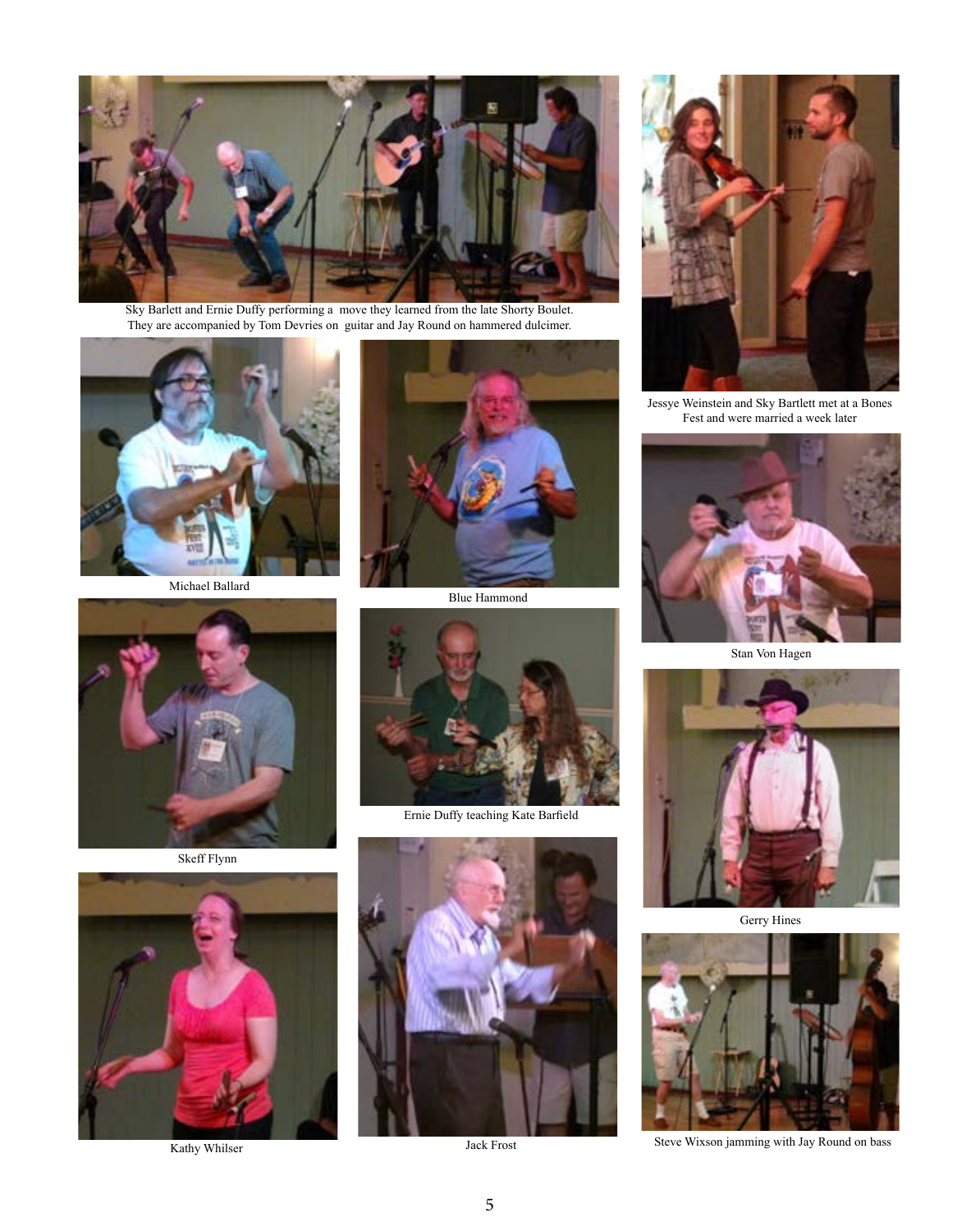![](_page_5_Picture_0.jpeg)

Randy Seppala teaching

Lew Guernsey Randy Seppala teaching 'Superman' Jeremy Brown

![](_page_5_Picture_4.jpeg)

![](_page_5_Picture_6.jpeg)

Mitch Boss ahd Randy Seppala with Jonathan on fiddle Mike Passerotti and Canadians Jay and Deborah Thomson in the Congo line

![](_page_5_Picture_8.jpeg)

# **Key to Photograph on Page 1**

- 1- Steve Brown
- 2- Mark Stone
- 3 Jonathan Danforth
- 4 Sharon Mescher
- 5 Jerry Mescher
- 6 Gerard Arseneault
- 7 Tom Worrell
- 8 Bernie Worrell
- 9 JayThomson
- 10 Barry Palmerton
- 11 Deborah Thomson
- 12 Skeff Flynn
- 13 Sky Bartlett
- 14 Ernie Duffy
- 15 Spke Bones
- 16 Jessye Weinstein
- 17 Jerry Hines
- 18 Jeremy Brown
- 19 Anika Kooi
- 20 Blue Hammond
- 21 Randy Seppala
- 22 Stan Von Hagen
- 23 Kathy Whisler
- 24 Mike Passerotti
- 25 Bill Vits
- 26 Josh Passerotti 27 - Michael Ballard
- 
- 28 Matt Kilroy
- 29 Mitch Boss

30 - Kate Barfield 31 - Frank Sweet 32 - Mary Lee Sceet 33 - Jim Quiram 34 - Sandra Quiram 35 - Lew Guernsey 36 - Joseph Kooi 37 - Jennifer Brown Not present for the photograph were: Sue Barber Clay Beringer Scott Craig Jack and Greta Frost Chyarles Johnson Jim Lochowitx Jean Von Hagen and Steve Wixson who took the picture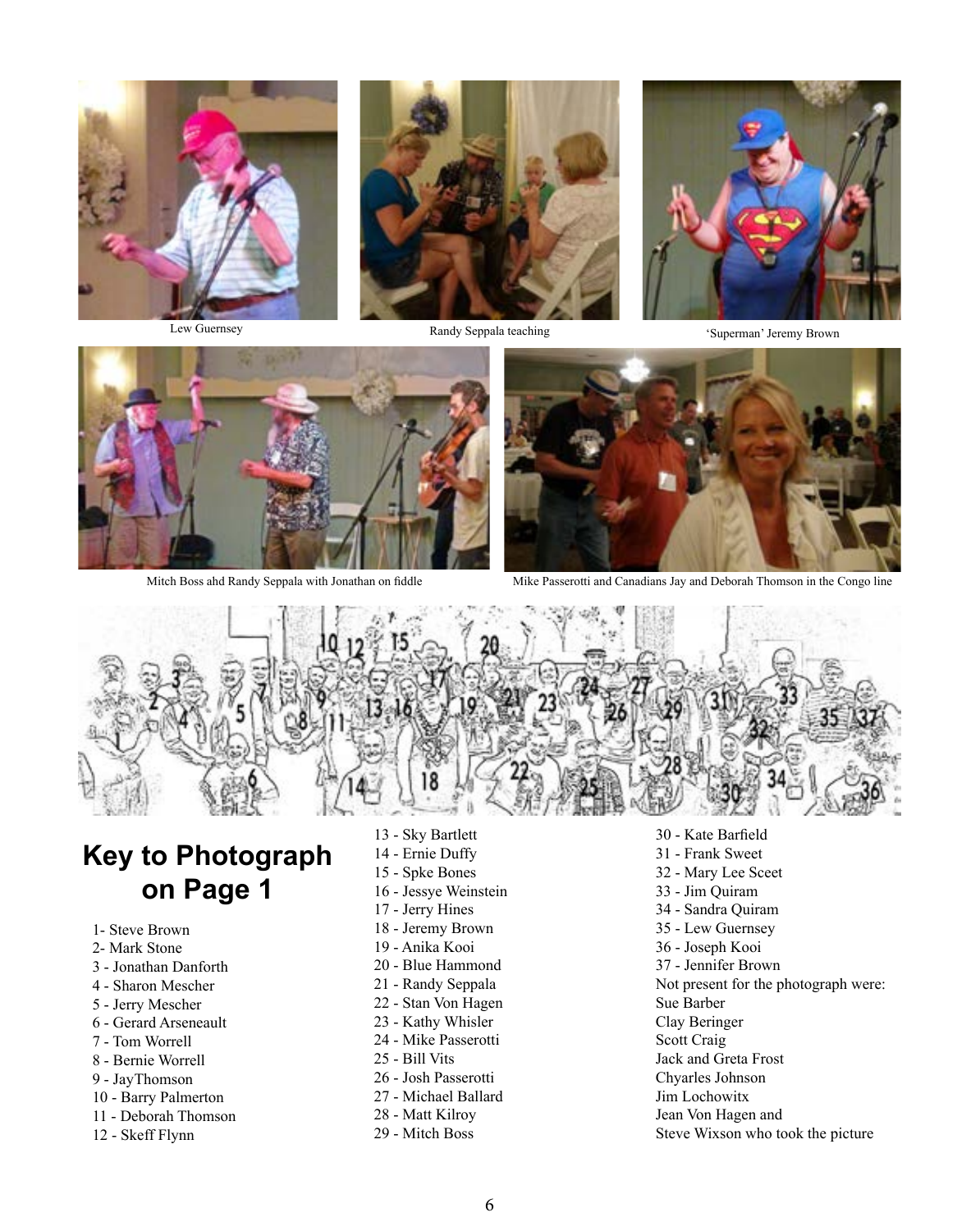# **Minutes of General Membership Meeting**

The meeting was called to order on August 15 in the Guest House in Grand Rapids, MI. Executive Director called the meeting to order at at 4:50 PM. Steve Wixson read the minutes of the last meeting and a motion was made, seconded and approved to accept the minutes as read. Steve Wixson gave a brief Treasurer's Report noting we had \$4,689.33 at the end of 2013. He noted that he had given a copy of the Report with all supporting documentation to the Executive Director.

The Board serving as the Nominating Committee nominated all current Board members to serve another year. The floor was opened for further nominations, and being none the motion was made, seconded and approved to elect all by acclamation. They are Steve Brown, Executive Director, Bill Vits, Assistant Director, Steve Wixson, Secretary/Treasurer, Skeff Flynn, Sharon Mescher, Tim Reilly and Kenny Wolin.

Steve Wixson gave a brief overview of the Board Meeting. He thanked Mary Lee Sweet for all of the videoing she does of Bones Fests.

A motion was made, seconded and approved to adjourn the meeting. The meeting adjourned at 5:05 PM.

Respectfully submitted, Steve Wixson

# **Minutes of the Board Meeting**

The meeting was called to order on August 15 in the Guest House in Grand Rapids, MI. Steve Brown called the meeting to order at at 10:22 AM. Members present were Steve Brown, Skeff Flynn, Sharon Mescher, Bill Vits and Steve Wixson. Visitors present were Jerry Mescher and Tom and Bernie Worrell.

Steve Wixson read the minutes from the last meeting and a motion was made, seconded and approved to accept the minutes as read.

Steve Wixson gave a brief Treasurer's Report noting we had \$5,917.55 in the bank at the end or 2013 but owing a reimbursement check to Steve Wixson for \$1,226.22. He gave a copy of the Report with all supporting documentation to the Executive Director. A motion was made, seconded and approved to accept the Treasurer's Report.

The Board gave appreciation to Skeff Flynn for completing the brochure discussed at the last meeting. He reported he printed 600 copings, giving 250 each to Dom Flemons and Rowan Corbett to pass out at their shows.

A motion was made, seconded and approved to reimburse Skeff for the 600 copies he had printed. There was a desire to print 10,000 more copies and after quotes are obtained, we will approve this with an email vote.

There was a discussion as to how to distribute the brochure. It will be put on our website for downloading. We will put a note on our website so that people who can use the brochure to the benefit of RBS can order it.

Steve Wixson moved that we reduce the membership dues to \$20 per year due to lower newsletter printing costs. The motion was seconded and approved.

Skeff initiated a discussion about redesigning our website. He noted that a local graphic artist did our brochure for free and asked that we consider her if we do a major redesign of our website. We need to document what we want from our website and he will initiate and circulate such a document.

Motion was made, seconded and approved to suspend the meeting to determine if Tim Reilly would like to serve another year on the Board. The meeting was suspended at 11:42 AM.

The meeting resumed at 3:20 PM. With the Board serving as the Nominating Committee, a motion was made, seconded and approved to nominate the current members to serve another year.

A motion was made, seconded and approved to adjourn the meeting. Meet was adjourned at 3:25 PM.

Respectfully submitted, Steve Wixson

# **Scott Miller Has a Ragtime Story**

Last June I gave a symposium on "Bones and Ragtime" at the 2014 Scott Joplin Festival in Sedalia, Missouri.

7

Joining me was ragtime pianist and composer Rich Egan. A few days later Rich and I opened the neighboring 2014 Blind Boone Ragtime & Early Jazz Festival in Columbia, Missouri. While there I met Adam Swanson, a young and highly gifted musician who was a headliner at both events. Adam made his New York debut in Carnegie Hall at the age of nineteen. He has also performed solo at the Kennedy Center Millennium Stage in Washington, D.C.

Anyway, Adam and I had a great conversation about minstrelsy. A few days later I ran across a recording of "St Louis Tickle" and "Crazy Bone Rag" that Adam posted on YouTube which was recorded by his mentor, Johnny Maddox.

Johnny Maddox's First Record https://www.youtube.com/ watch?v=EWwMf7O1YE8

The Bones and Ragtime symposium I gave at the Scott Joplin Festival in Sedalia centered on the lack of documentation that connects bones with ragtime. In fact, the presentation began with this quote from ragtime luminary, Trebor Tichenor: "Bones were definitely played with ragtime. We just don't have documentation."

And now I just stumbled across an important recording by a legendary ragtime player - with bones accompaniment. I had to dig deeper.

The percussion in the recording sounded like a wood block to me. But that could be bones from 2:37 to 2:51. So I asked Adam if he could confirm specifically where in the recording bones are played. "I spoke with Johnny Maddox yesterday," said Adam. "And he says, to the best of his memory, that "Temp" Templeton played the bones on this record. He says he used Ebony and Ivory bones, with both hands." It appears that the bones on these two tunes are...well bones.

The 1950 recording of "St Louis Tickle" (side A, Dot 1005-A) and "Crazy Bone Rag" (side B, Dot 1005-B) with bones are among the first releases on the Dot Records label. (#1005 indicates this was their 5th release.)

In any event, the fact that rhythm bones were rattled in the first published recording by the legendary piano player Johnny Maddox, and that bones played a role in helping launch Dot Records, is a historic event - and significant news for rhythm bones players. *Scott Miller*